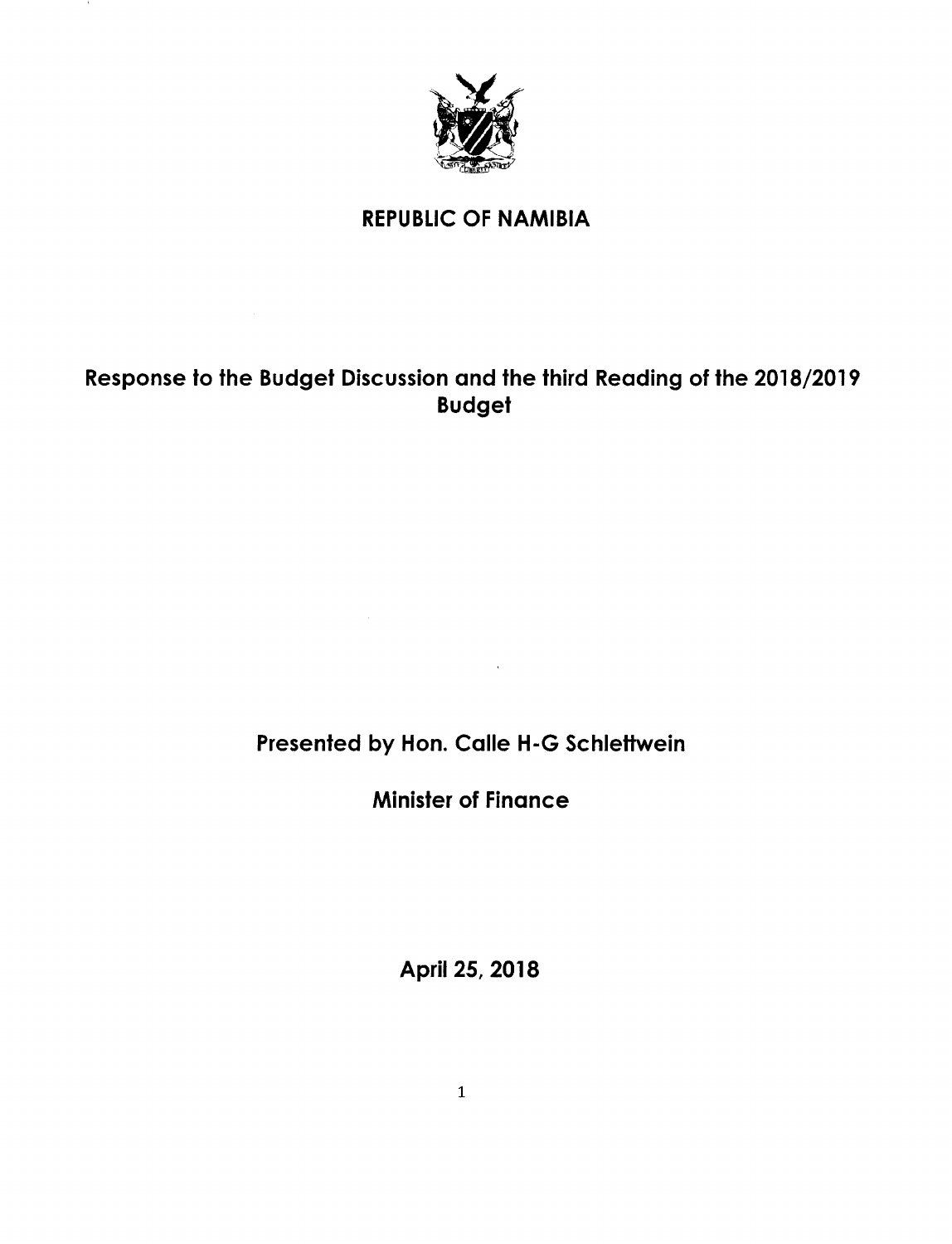## **Honourable Speaker, Honourable Deputy Speaker, Honourable Members of the National Assembly,**

## **Introduction**

- 1. I have the honour to rise here today to express my gratitude to the Honourable members who actively participated in the discussion of the 2018/2019 Budget. The debate and questions raised during the discussion are valuable and enlighten the budgeting and implementation process going forward.
- 2. During the last seven weeks of deliberations, the Honourable members have had the opportunity to interrogate the budget and they did this with vigor. I am therefore grateful to all the Honourable members for their support and guidance.
- 3. Significant emphasis was placed on the need for effective implementation of the budget, policy reforms to amplify the impact of the budget on development outcomes and innovative reforms to improve internal efficiency. This cannot be further re-emphasized.
- 4. In this fiscal consolidation framework, we are called upon to work collaboratively for sustainable development resultsand to do more with less.
- *5. Honourable Speaker,* allow me to reflect briefly on the core principles underpinning the 2018/19 Budget. The 2018/19 Budget underscores Government's commitment to uphold the principles of macroeconomic stability and fiscal sustainability, while addressing socio-economic challenges facing our country, in the short-term, medium-term and the long-term horizon.
- 6. In the short-term, the fiscal policy is aligned to other macroeconomic policies, namely monetary policy, by creating enabling environment for stable growth, inflation and healthy balance of payment. It is for this reason that budgetary provision is made to boosting production and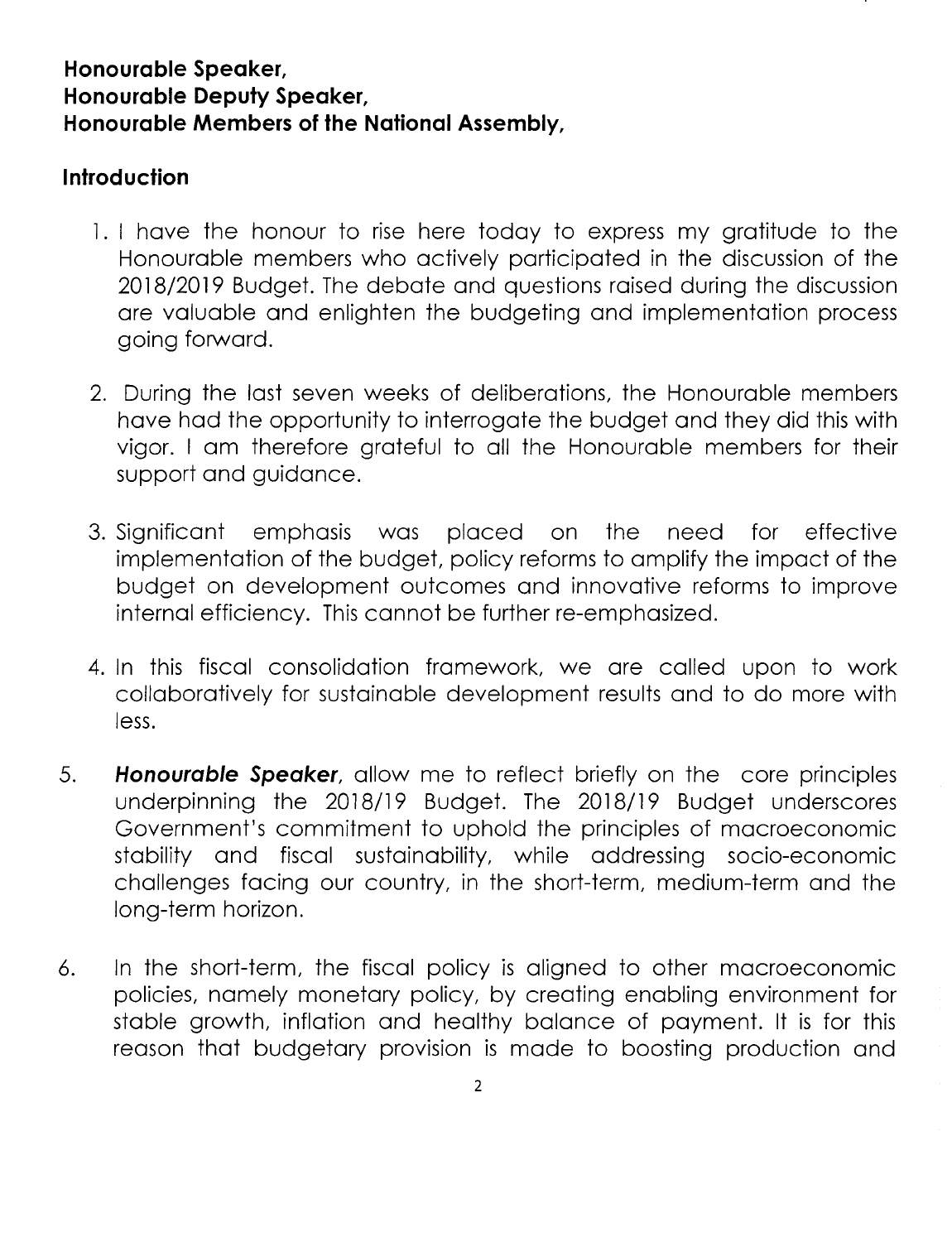investing in growth-enhancing infrastructure. Our focus is to support growth on priority sectors of the economy in which growth and jobcreation potential is the greatest. At the same time, Government forges ahead with commitments to implement fiscal and real-sector reforms aimed at improving state revenue, skills development and overall investment climate.

- 7. **Honourable Speaker,** fiscal policy has increasingly became critical tool to address domestic socio-economic and developmental challenges and competitiveness. Government therefore remains committed to confront challenges of poverty, inequality, unemployment, economic growth and infrastructure deficit, among others, now and in the future. Consistent with this notion, the 2018/19 budget is a demonstration of our consistent policy commitment towards investment in human capital development and provision of health and other social services.
- 8. Over the long-term, our investment and reform agenda will pay dividends. As the economy assumes a positive growth trajectory, we have to rein in expenditure in order to introduce the fiscal space again, in favour of longterm sustainability of fiscal outcomes.
- 9. I should emphasis yet again that during the current MTEF, fiscal prudence remains a principal policy objective of Government. We will remain firm on course to align expenditure to the levels of revenue and economic growth in order to be sustainable.

# **Discharging our Mandate**

- 10. The Ministry of Finance continues to implement reform initiatives to further strengthen the public finance management; these include the Programme-budgeting, the measure aimed at managing and tracking budgetary outcomes on a programme basis as well as resource mobilization.
- 

*I* a programme basis as well as respectively as  $\int_{\mathbb{R}} f(x) \, dx \sim \int_{\mathbb{R}} f(x) \, dx$  $\begin{array}{ccc} \n\begin{array}{ccc}\n11. & \text{Concluding Remarks} \\
\hline\n\end{array}\n\end{array}\n\end{array}\n\qquad\n\begin{array}{ccc}\n\begin{array}{ccc}\n\begin{array}{ccc}\n\end{array} & \n\end{array}\n\qquad\n\begin{array}{ccc}\n\begin{array}{ccc}\n\end{array} & \n\end{array}\n\qquad\n\begin{array}{ccc}\n\begin{array}{ccc}\n\end{array} & \n\end{array}\n\qquad\n\begin{array}{ccc}\n\end{array}\n\qquad\n\begin{array}{ccc}\n\end{array}\n\qquad\n\begin{array}{ccc}\n\end{$ 

12. In conclusion, *Honourable Speaker, Honourable Members,* I tabled a budget that takes into account the current economic difficulties facing